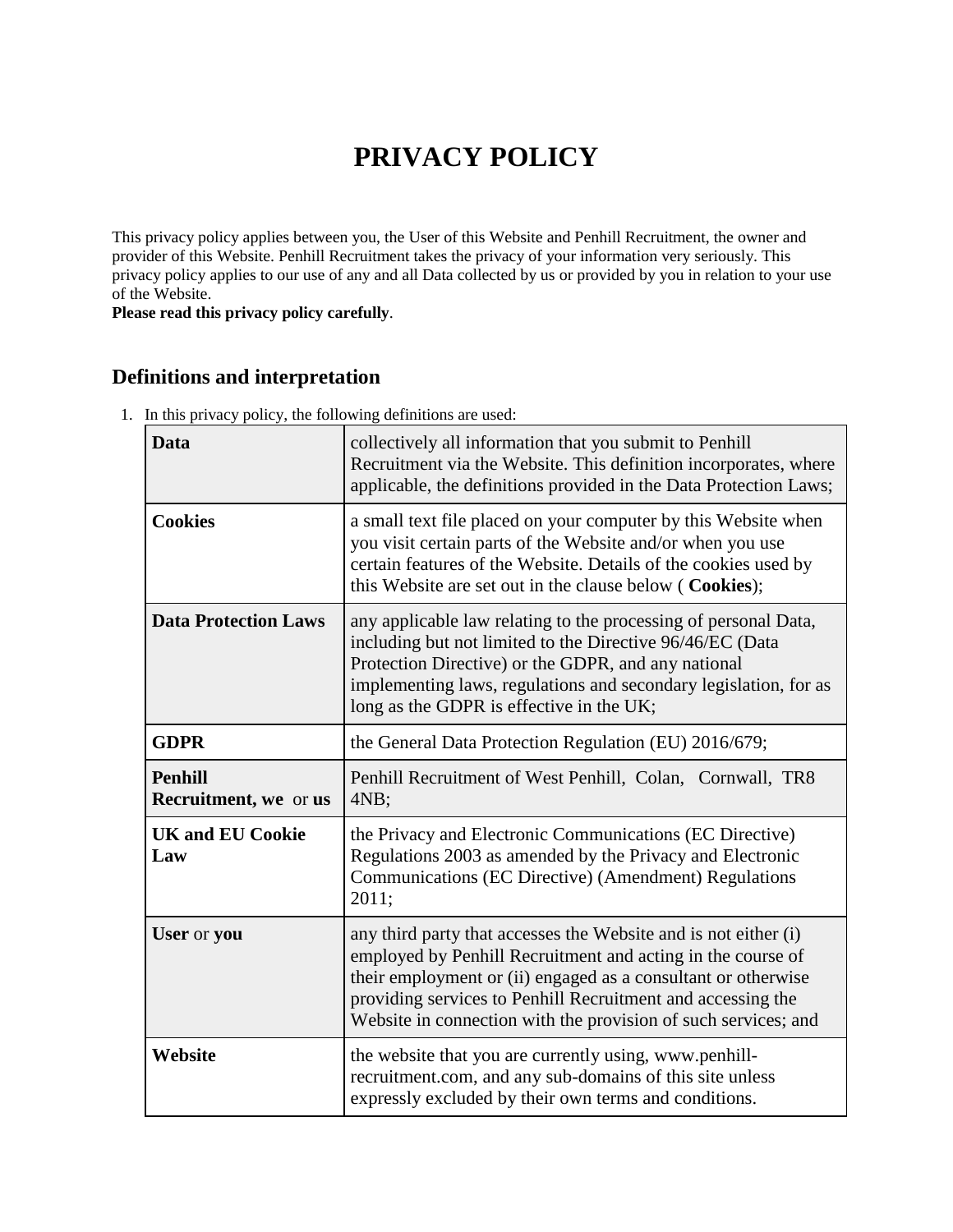- 2. In this privacy policy, unless the context requires a different interpretation:
	- a. the singular includes the plural and vice versa;
	- b. references to sub-clauses, clauses, schedules or appendices are to sub-clauses, clauses, schedules or appendices of this privacy policy;
	- c. a reference to a person includes firms, companies, government entities, trusts and partnerships;
	- d. "including" is understood to mean "including without limitation";
	- e. reference to any statutory provision includes any modification or amendment of it;
	- f. the headings and sub-headings do not form part of this privacy policy.

#### **Scope of this privacy policy**

- 3. This privacy policy applies only to the actions of Penhill Recruitment and Users with respect to this Website. It does not extend to any websites that can be accessed from this Website including, but not limited to, any links we may provide to social media websites.
- 4. For purposes of the applicable Data Protection Laws, Penhill Recruitment is the "data controller". This means that Penhill Recruitment determines the purposes for which, and the manner in which, your Data is processed.

#### **Data collected**

- 5. We may collect the following Data, which includes personal Data, from you:
	- a. name;
	- b. job title;
	- c. profession;
	- d. contact Information such as email addresses and telephone numbers;
	- e. demographic information such as postcode, preferences and interests;

in each case, in accordance with this privacy policy.

#### **How we collect Data**

- 6. We collect Data in the following ways:
	- a. data is given to us by you ; and
	- b. data is collected automatically.

#### **Data that is given to us by you**

- 7. Penhill Recruitment will collect your Data in a number of ways, for example:
	- a. when you contact us through the Website, by telephone, post, e-mail or through any other means;
	- b. when you use our services;

in each case, in accordance with this privacy policy.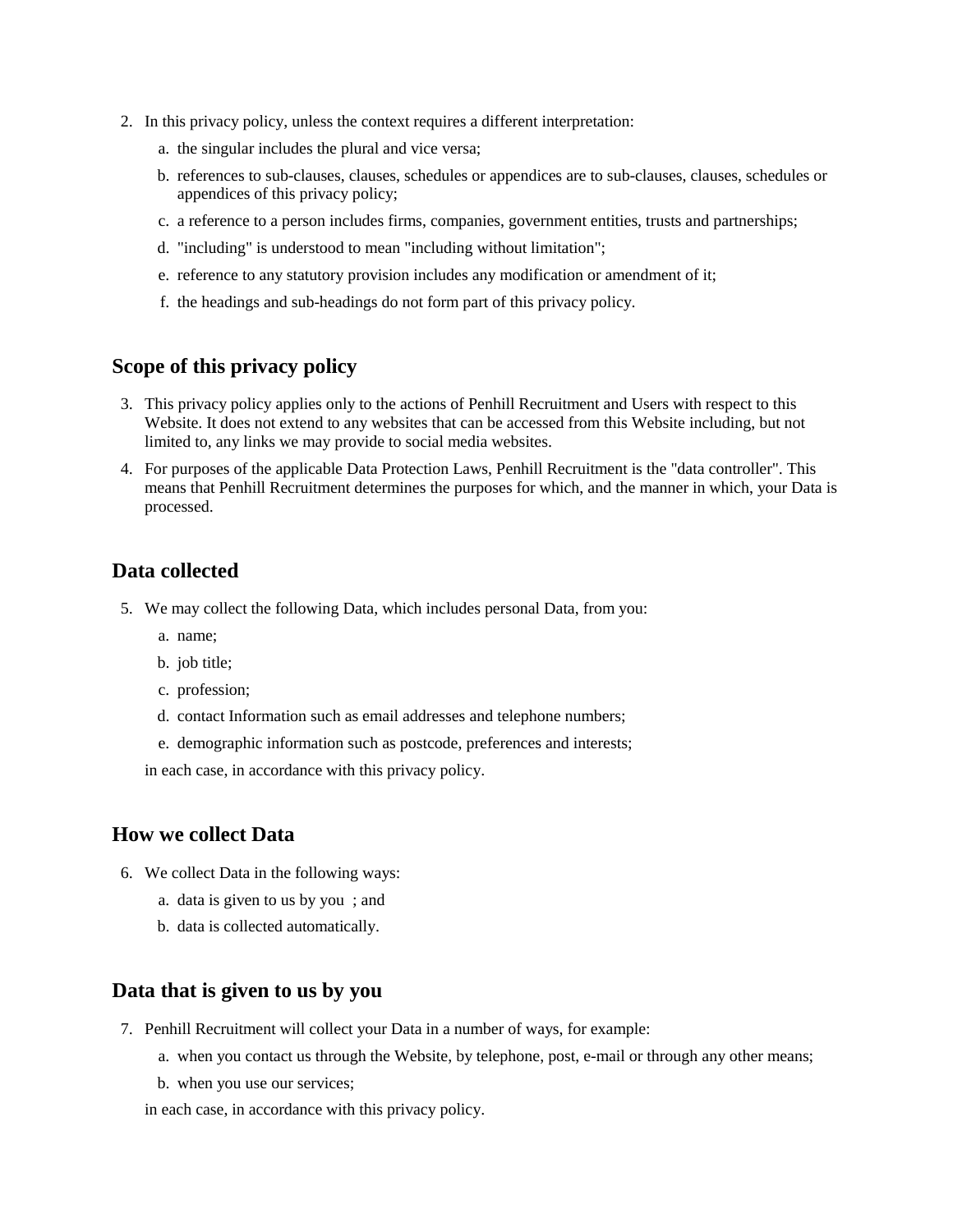#### **Data that is collected automatically**

- 8. To the extent that you access the Website, we will collect your Data automatically, for example:
	- a. we automatically collect some information about your visit to the Website. This information helps us to make improvements to Website content and navigation, and includes your IP address, the date, times and frequency with which you access the Website and the way you use and interact with its content.
	- b. we will collect your Data automatically via cookies, in line with the cookie settings on your browser. For more information about cookies, and how we use them on the Website, see the section below, headed "Cookies".

#### **Our use of Data**

9. Any or all of the above Data may be required by us from time to time in order to provide you with the best possible service and experience when using our Website. Specifically, Data may be used by us for the following reasons:

a. sending to our clients regarding employment opportunities (with your permission);

in each case, in accordance with this privacy policy.

10. We may use your Data for the above purposes if we deem it necessary to do so for our legitimate interests. If you are not satisfied with this, you have the right to object in certain circumstances (see the section headed "Your rights" below).

#### **Who we share Data with**

- 11. We may share your Data with the following groups of people for the following reasons:
	- a. Clients of ours, offering potential employment with your permission, in order to apply for employment opportunities.

in each case, in accordance with this privacy policy.

## **Keeping Data secure**

- 12. We will use technical and organisational measures to safeguard your Data, for example:
	- a. access to your account is controlled by a password and a user name that is unique to you.
	- b. we store your Data on secure servers.
- 13. Technical and organisational measures include measures to deal with any suspected data breach. If you suspect any misuse or loss or unauthorised access to your Data, please let us know immediately by contacting us via this e-mail address: jobs@penhill-recruitment.com.
- 14. If you want detailed information from Get Safe Online on how to protect your information and your computers and devices against fraud, identity theft, viruses and many other online problems, please visit www.getsafeonline.org. Get Safe Online is supported by HM Government and leading businesses.

## **Data retention**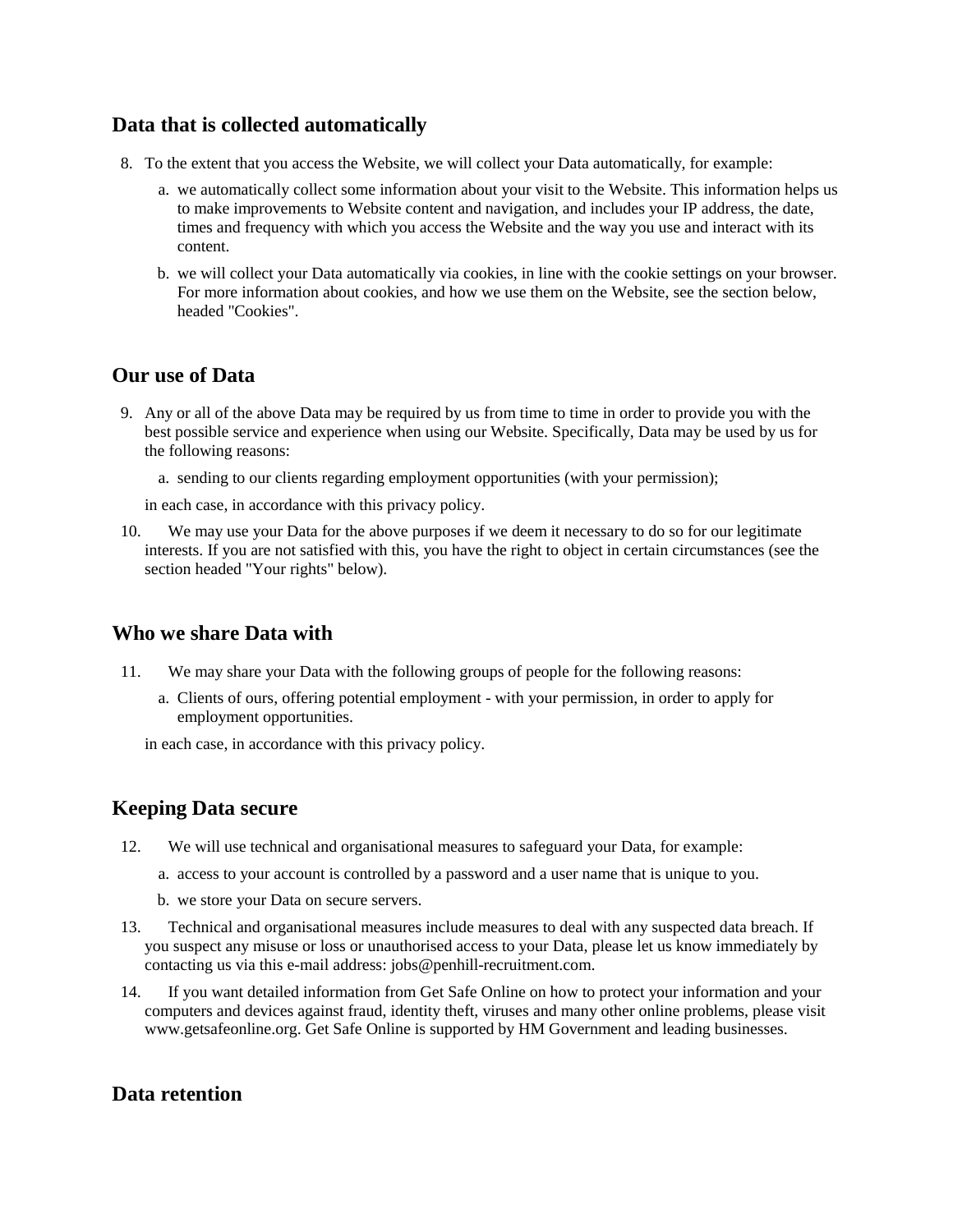- 15. Unless a longer retention period is required or permitted by law, we will only hold your Data on our systems for the period necessary to fulfil the purposes outlined in this privacy policy or until you request that the Data be deleted.
- 16. Even if we delete your Data, it may persist on backup or archival media for legal, tax or regulatory purposes.

## **Your rights**

- 17. You have the following rights in relation to your Data:
	- a. **Right to access** the right to request (i) copies of the information we hold about you at any time, or (ii) that we modify, update or delete such information. If we provide you with access to the information we hold about you, we will not charge you for this, unless your request is "manifestly unfounded or excessive." Where we are legally permitted to do so, we may refuse your request. If we refuse your request, we will tell you the reasons why.
	- b. **Right to correct** the right to have your Data rectified if it is inaccurate or incomplete.
	- c. **Right to erase** the right to request that we delete or remove your Data from our systems.
	- d. **Right to restrict our use of your Data** the right to "block" us from using your Data or limit the way in which we can use it.
	- e. **Right to data portability** the right to request that we move, copy or transfer your Data.
	- f. **Right to object** the right to object to our use of your Data including where we use it for our legitimate interests.
- 18. To make enquiries, exercise any of your rights set out above, or withdraw your consent to the processing of your Data (where consent is our legal basis for processing your Data), please contact us via this e-mail address: jobs@penhill-recruitment.com.
- 19. If you are not satisfied with the way a complaint you make in relation to your Data is handled by us, you may be able to refer your complaint to the relevant data protection authority. For the UK, this is the Information Commissioner's Office (ICO). The ICO's contact details can be found on their website at https://ico.org.uk/.
- 20. It is important that the Data we hold about you is accurate and current. Please keep us informed if your Data changes during the period for which we hold it.

## **Transfers outside the European Economic Area**

- 21. Data which we collect from you may be stored and processed in and transferred to countries outside of the European Economic Area (EEA). For example, this could occur if our servers are located in a country outside the EEA or one of our service providers is situated in a country outside the EEA. We also share information with our group companies, some of which are located outside the EEA.
- 22. We will only transfer Data outside the EEA where it is compliant with data protection legislation and the means of transfer provides adequate safeguards in relation to your data, eg by way of data transfer agreement, incorporating the current standard contractual clauses adopted by the European Commission, or by signing up to the EU-US Privacy Shield Framework, in the event that the organisation in receipt of the Data is based in the United States of America.
- 23. To ensure that your Data receives an adequate level of protection, we have put in place appropriate safeguards and procedures with the third parties we share your Data with. This ensures your Data is treated by those third parties in a way that is consistent with the Data Protection Laws.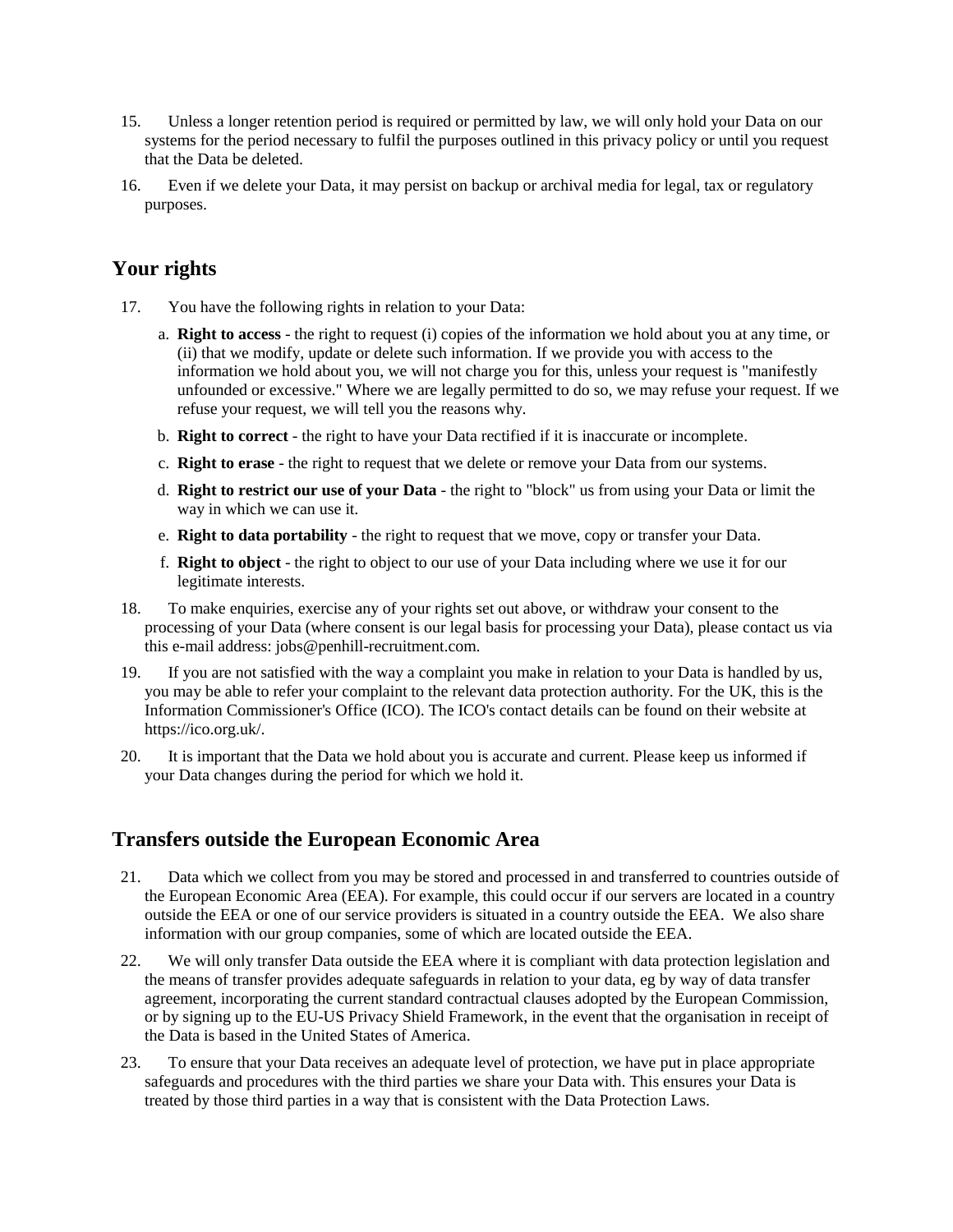#### **Links to other websites**

24. This Website may, from time to time, provide links to other websites. We have no control over such websites and are not responsible for the content of these websites. This privacy policy does not extend to your use of such websites. You are advised to read the privacy policy or statement of other websites prior to using them.

## **Changes of business ownership and control**

- 25. Penhill Recruitment may, from time to time, expand or reduce our business and this may involve the sale and/or the transfer of control of all or part of Penhill Recruitment. Data provided by Users will, where it is relevant to any part of our business so transferred, be transferred along with that part and the new owner or newly controlling party will, under the terms of this privacy policy, be permitted to use the Data for the purposes for which it was originally supplied to us.
- 26. We may also disclose Data to a prospective purchaser of our business or any part of it.
- 27. In the above instances, we will take steps with the aim of ensuring your privacy is protected.

#### **Cookies**

- 28. This Website may place and access certain Cookies on your computer. Penhill Recruitment uses Cookies to improve your experience of using the Website and to improve our range of services. Penhill Recruitment has carefully chosen these Cookies and has taken steps to ensure that your privacy is protected and respected at all times.
- 29. All Cookies used by this Website are used in accordance with current UK and EU Cookie Law.
- 30. Before the Website places Cookies on your computer, you will be presented with a message bar requesting your consent to set those Cookies. By giving your consent to the placing of Cookies, you are enabling Penhill Recruitment to provide a better experience and service to you. You may, if you wish, deny consent to the placing of Cookies; however certain features of the Website may not function fully or as intended.

| <b>Type of Cookie</b>      | <b>Purpose</b>                                                                                                                                                                                                                    |
|----------------------------|-----------------------------------------------------------------------------------------------------------------------------------------------------------------------------------------------------------------------------------|
| Strictly necessary cookies | These are cookies that are required for the operation of our<br>website. They include, for example, cookies that enable you to log<br>into secure areas of our website, use a shopping cart or make use of<br>e-billing services. |

31. This Website may place the following Cookies:

- 32. You can find a list of Cookies that we use in the Cookies Schedule.
- 33. You can choose to enable or disable Cookies in your internet browser. By default, most internet browsers accept Cookies but this can be changed. For further details, please consult the help menu in your internet browser.
- 34. You can choose to delete Cookies at any time; however you may lose any information that enables you to access the Website more quickly and efficiently including, but not limited to, personalisation settings.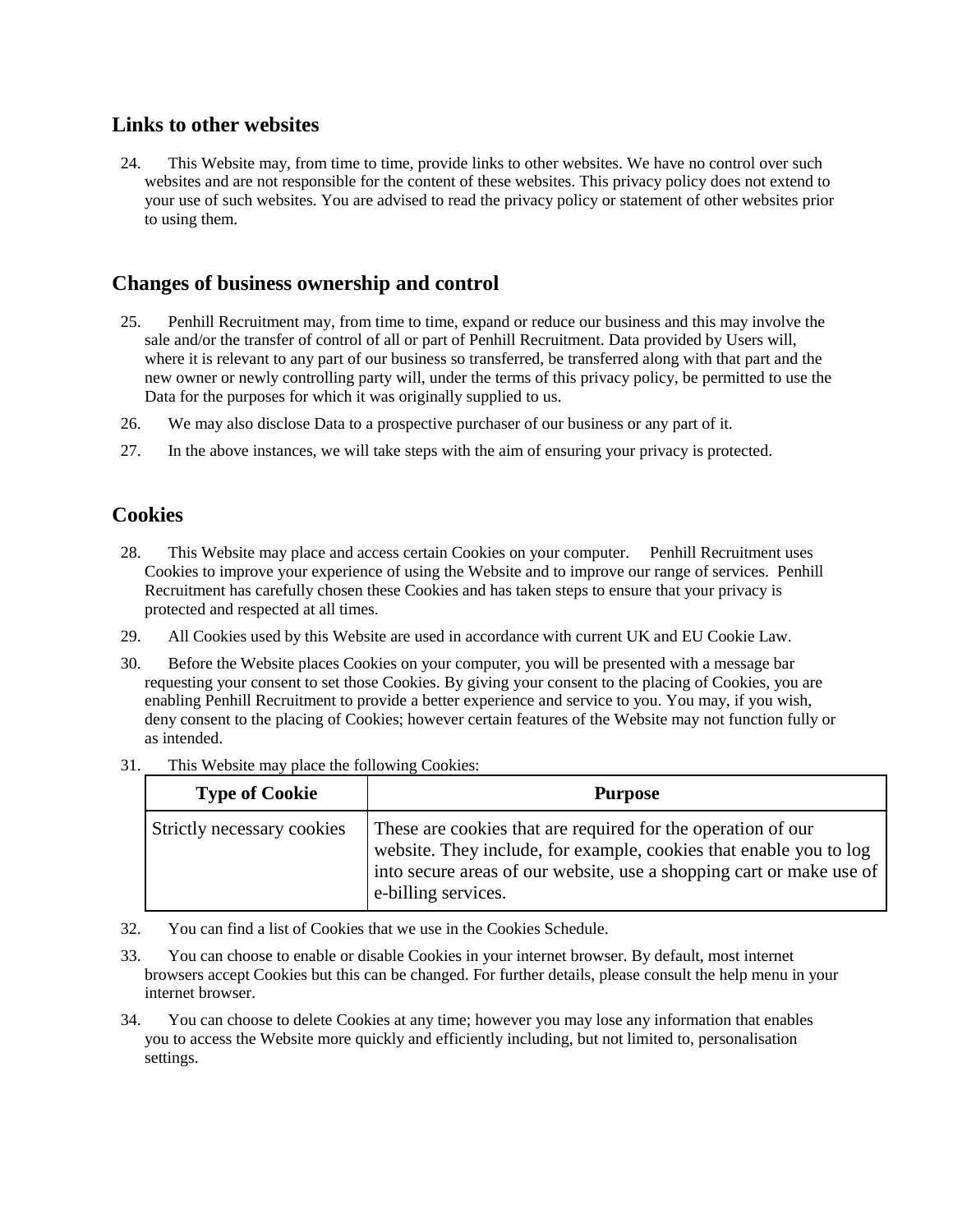- 35. It is recommended that you ensure that your internet browser is up-to-date and that you consult the help and guidance provided by the developer of your internet browser if you are unsure about adjusting your privacy settings.
- 36. For more information generally on cookies, including how to disable them, please refer to aboutcookies.org. You will also find details on how to delete cookies from your computer.

## **General**

- 37. You may not transfer any of your rights under this privacy policy to any other person. We may transfer our rights under this privacy policy where we reasonably believe your rights will not be affected.
- 38. If any court or competent authority finds that any provision of this privacy policy (or part of any provision) is invalid, illegal or unenforceable, that provision or part-provision will, to the extent required, be deemed to be deleted, and the validity and enforceability of the other provisions of this privacy policy will not be affected.
- 39. Unless otherwise agreed, no delay, act or omission by a party in exercising any right or remedy will be deemed a waiver of that, or any other, right or remedy.
- 40. This Agreement will be governed by and interpreted according to the law of England and Wales. All disputes arising under the Agreement will be subject to the exclusive jurisdiction of the English and Welsh courts.

## **Changes to this privacy policy**

41. Penhill Recruitment reserves the right to change this privacy policy as we may deem necessary from time to time or as may be required by law. Any changes will be immediately posted on the Website and you are deemed to have accepted the terms of the privacy policy on your first use of the Website following the alterations. You may contact Penhill Recruitment by email at jobs@penhillrecruitment.com.